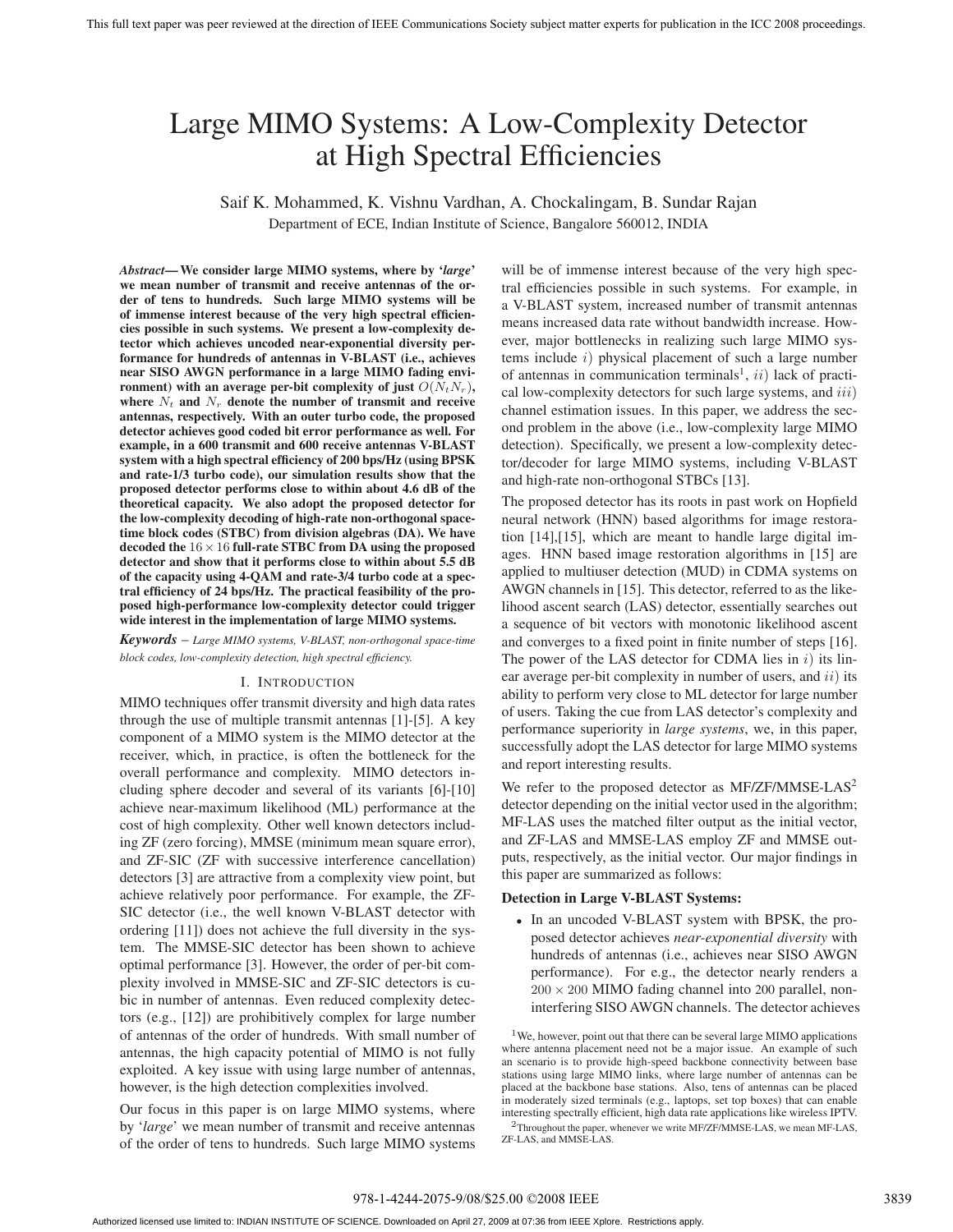this excellent performance with an average per-bit complexity of just  $O(N_tN_r)$ , where  $N_t$  and  $N_r$  denote the number of transmit and receive antennas, respectively.

• With an outer turbo code, the proposed detector achieves good coded bit error performance as well. For e.g., in a 600 transmit and 600 receive antennas V-BLAST system with a high spectral efficiency of 200 bps/Hz (using BPSK and rate-1/3 turbo code), our simulation results show that the proposed detector performs close to within about 4.6 dB of the theoretical capacity. We note that performance with such closeness to capacity has not been reported in the literature so far for such large number of antennas using a practical complexity detector.

# **Decoding of Large High-Rate Non-Orthogonal STBCs:**

- We have adopted the proposed detector for the low-complexity decoding of large high-rate, non-orthogonal spacetime block codes (STBC) from division algebras (DA) in [13]. We decode the  $16 \times 16$  full-rate STBC from DA using the proposed detector and show that it performs close to within about 5.5 dB of the capacity using 4-QAM and rate-3/4 turbo code at a spectral efficiency of 24 bps/Hz.
- We point out that because of the high complexities involved in the decoding of large non-orthogonal STBCs using other known detectors (e.g., sphere decoder and its variants), the BERs of such high-rate large STBCs have not been reported in the literature so far. The very fact that we could show the simulated BER plots (both uncoded as well as turbo coded) for a  $16 \times 16$  full-rate non-orthogonal STBC with 256 complex symbols in one code matrix in itself is a clear indication of the superior low-complexity attribute of the proposed detector. To our knowledge, this is the first time that simulated BER plots for a full-rate  $16 \times 16$  STBC from DA are reported in the literature; this became feasible due to the lowcomplexity of the proposed detector.

# II. PROPOSED LAS DETECTOR FOR LARGE MIMO

Consider a V-BLAST system with  $N_t$  transmit antennas and  $N_r$  receive antennas,  $N_t \leq N_r$ , where  $N_t$  symbols are transmitted from  $N_t$  transmit antennas simultaneously. Let  $b_i \in$  $\{+1, -1\}$  be the symbol<sup>3</sup> transmitted by the *j*th transmit antenna. Each transmitted symbol goes through the wireless channel to arrive at each of  $N_r$  receive antennas. Denote the path gain from transmit antenna j to receive antenna k by  $h_{ki}$ . Considering a flat-fading MIMO channel model, the signal received at antenna  $k$ , denoted by  $y_k$ , is given by

$$
y_k = \sum_{j=1}^{N_t} h_{kj} b_j + n_k.
$$
 (1)

The  $\{h_{kj}\}, \forall k \in \{1, 2, \cdots, N_r\}, \forall j \in \{1, 2, \cdots, N_t\},$  are assumed to be i.i.d. complex Gaussian r.v's with zero mean and  $E\left[\left(h_{kj}^I\right)^2\right] = E\left[\left(h_{kj}^Q\right)^2\right] = 0.5$ , where  $h_{kj}^I$  and  $h_{kj}^Q$  are the real and imaginary parts of  $h_{kj}$ . The noise sample at the kth receive antenna,  $n_k$ , is assumed to be complex Gaussian with zero mean, and  $\{n_k\}$ ,  $k = 1, 2, \dots, N_r$ , are assumed with zero mean, and  $\{n_k\}$ ,  $k = 1, 2, \dots, N_r$ , are assumed<br>to be independent with  $E[n^2] = N_c = \frac{N_t E_s}{r}$  where E is to be independent with  $E[n_k^2] = N_0 = \frac{N_t E_s}{\gamma}$ , where  $E_s$  is

the average energy of the transmitted symbols, and  $\gamma$  is the average received SNR per receive antenna [2].

Collecting the received signals from all receive antennas, we write<sup>4</sup>

$$
y = Hb + n,\t(2)
$$

where  $\mathbf{y} = \begin{bmatrix} y_1 & y_2 & \cdots & y_{N_r} \end{bmatrix}$ <sup>T</sup> is the N<sub>r</sub>-length received sig-<br> $\frac{1}{T}$  is the N<sub>r</sub> length transmit nal vector,  $\mathbf{b} = \begin{bmatrix} b_1 & b_2 & \cdots & b_{N_t} \end{bmatrix}^T$  is the  $N_t$ -length transmit-<br>ted bit vector. **H** denotes the  $N_t \times N_t$  channel matrix with ted bit vector, **H** denotes the  $N_r \times N_t$  channel matrix with channel coefficients  $\{h_{kj}\}$ , and  $\mathbf{n} = [n_1 \ n_2 \ \cdots \ n_{N_r}]^T$  is<br>the N<sub>r</sub>-length poise vector. **H** is assumed to be known at the the  $N_r$ -length noise vector. **H** is assumed to be known at the receiver, but not at the transmitter.

## *A. Proposed LAS Algorithm*

The proposed algorithm essentially searches out a sequence of bit vectors until a fixed point is reached; this sequence is decided based on an update rule. In the V-BLAST system considered, for ML detection [3], the most likely **b** is taken as that **b** which maximizes

$$
\Lambda(\mathbf{b}) = \mathbf{b}^T \mathbf{H}^H \mathbf{y} + \mathbf{b}^T (\mathbf{H}^H \mathbf{y})^* - \mathbf{b}^T \mathbf{H}^H \mathbf{H} \mathbf{b}.
$$
 (3)

The likelihood function in (3) can be written as

$$
\Lambda(\mathbf{b}) = \mathbf{b}^T \mathbf{y}_{eff} - \mathbf{b}^T \mathbf{H}_{eff} \mathbf{b}, \tag{4}
$$

where 
$$
\mathbf{y}_{eff} = \mathbf{H}^H \mathbf{y} + (\mathbf{H}^H \mathbf{y})^*
$$
,  $\mathbf{H}_{eff} = \mathbf{H}^H \mathbf{H}$ . (5)

*Update Criterion in the Search Procedure:* Let  $\mathbf{b}(n)$  denote the bit vector tested by the LAS algorithm in the search step n. The starting vector  $\mathbf{b}(0)$  can be the output vector from any known detector. When the output vector of the MF detector is taken as the  $\mathbf{b}(0)$ , we call the resulting LAS detector as the MF-LAS detector. We define ZF-LAS and MMSE-LAS detectors likewise. Given  $\mathbf{b}(n)$ , the algorithm obtains  $\mathbf{b}(n +$ 1) through an update rule until a fixed point is reached. The update is made in such a way that the change in likelihood from step n to  $n + 1$ , denoted by  $\Delta \Lambda$  (**b** $(n)$ ), is positive, i.e.,

$$
\Delta\Lambda\left(\mathbf{b}(n)\right) \stackrel{\triangle}{=} \Lambda\left(\mathbf{b}(n+1)\right) - \Lambda\left(\mathbf{b}(n)\right) \geq 0. \quad (6)
$$

An expression for the above change in likelihood can be obtained in terms of the gradient of the likelihood function as follows. Let  $g(n)$  denote the gradient of the likelihood function evaluated at  $\mathbf{b}(n)$ , i.e.,

$$
\mathbf{g}(n) \stackrel{\triangle}{=} \frac{\partial \left( \Lambda(\mathbf{b}(n)) \right)}{\partial \left( \mathbf{b}(n) \right)} = \mathbf{y}_{eff} - \mathbf{H}_{real} \mathbf{b}(n), \quad (7)
$$

where  $H_{real} = H_{eff} + (H_{eff})^* = 2 \Re(H_{eff})$ . (8)

Using  $(4)$  in  $(6)$ , we can write

$$
\Delta \Lambda (\mathbf{b}(n)) = \mathbf{b}^{T}(n+1)\mathbf{y}_{eff} - \mathbf{b}^{T}(n+1)\mathbf{H}_{eff}\mathbf{b}(n+1)
$$

$$
- (\mathbf{b}^{T}(n)\mathbf{y}_{eff} - \mathbf{b}^{T}(n)\mathbf{H}_{eff}\mathbf{b}(n))
$$

$$
= (\mathbf{b}^{T}(n+1) - \mathbf{b}^{T}(n)) (\mathbf{y}_{eff} - \mathbf{H}_{real}\mathbf{b}(n))
$$

$$
- (\mathbf{b}^{T}(n+1) - \mathbf{b}^{T}(n)) (-\mathbf{H}_{real}\mathbf{b}(n))
$$

$$
- \mathbf{b}^{T}(n+1)\mathbf{H}_{eff}\mathbf{b}(n+1) + \mathbf{b}^{T}(n)\mathbf{H}_{eff}\mathbf{b}(n).
$$
 (9)

<sup>3</sup>Although we present the detector for BPSK here, we have adopted it for  $M$ -QAM/ $M$ -PAM as well.

<sup>4</sup>Vectors are denoted by boldface lowercase letters, and matrices are denoted by boldface uppercase letters.  $[.]^T$ ,  $(.)^*$ , and  $[.]^H$  denote transpose, conjugate and conjugate transpose operations, respectively, and  $\Re()$  deconjugate, and conjugate transpose operations, respectively, and  $\Re(.)$  denotes the real part of the complex argument notes the real part of the complex argument.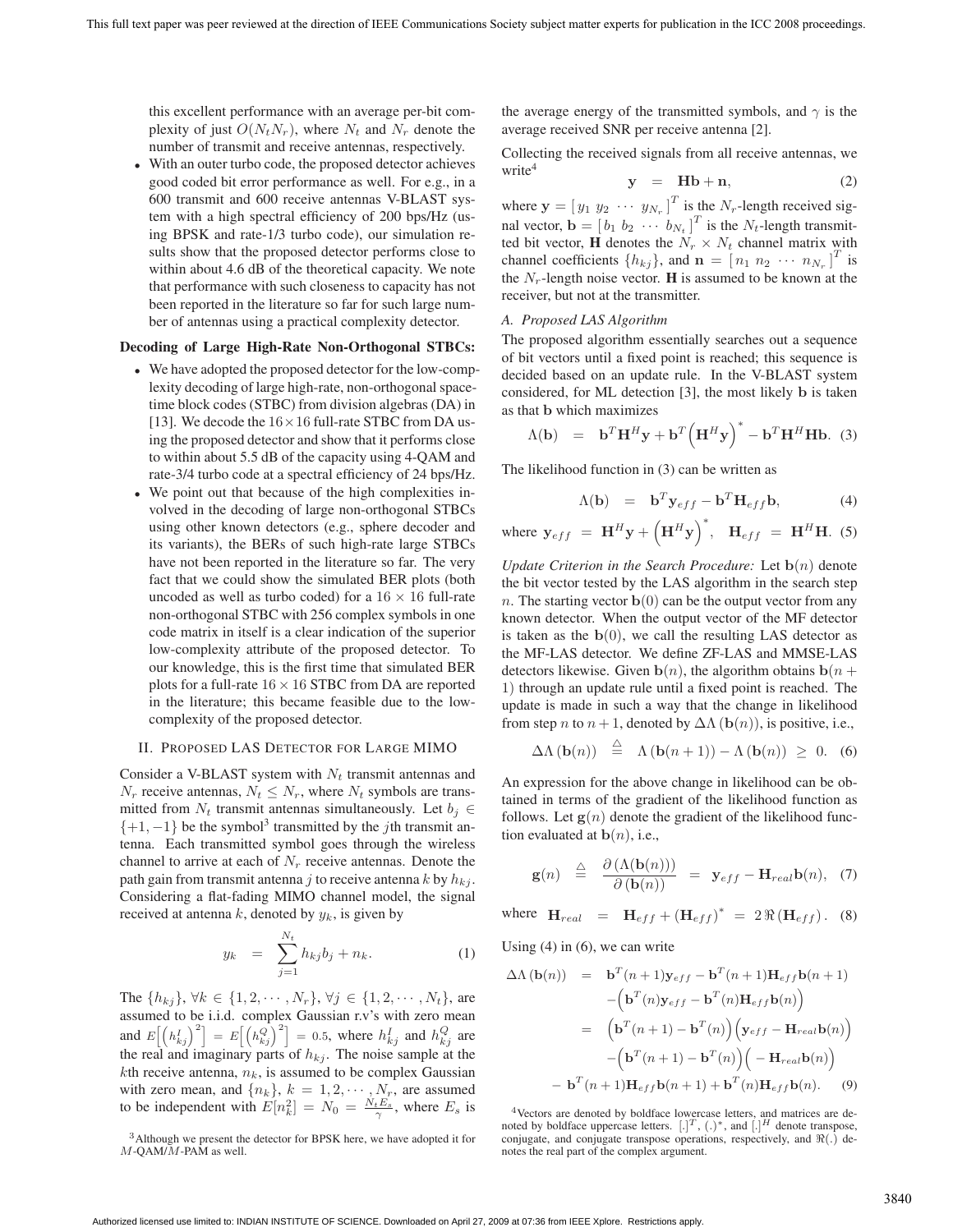Now, defining

$$
\Delta \mathbf{b}(n) \stackrel{\triangle}{=} \mathbf{b}(n+1) - \mathbf{b}(n), \tag{10}
$$

and i) observing that  $\mathbf{b}^T(n)\mathbf{H}_{real}\mathbf{b}(n)=2\mathbf{b}^T(n)\mathbf{H}_{eff}\mathbf{b}(n),$ ii) adding & subtracting the term  $\frac{1}{2} \mathbf{b}^T(n) \mathbf{H}_{real} \mathbf{b}(n+1)$  to the RHS of (9) and *iii*) further observing that  $\mathbf{b}^T(n) \mathbf{H}$   $\rightarrow \mathbf{b}(n)$ the RHS of (9), and *iii*) further observing that  $\mathbf{b}^T(n)\mathbf{H}_{real}\mathbf{b}(n+$  $1) = \mathbf{b}^T(n+1)\mathbf{H}_{real}\mathbf{b}(n)$ , we can simplify (9) as

$$
\Delta \Lambda (\mathbf{b}(n)) = \Delta \mathbf{b}^{T}(n) \Big( \mathbf{y}_{eff} - \mathbf{H}_{real} \mathbf{b}(n) \Big) \n- \frac{1}{2} \Delta \mathbf{b}^{T}(n) \mathbf{H}_{real} \Delta \mathbf{b}(n) \n= \Delta \mathbf{b}^{T}(n) \Big( \mathbf{g}(n) + \frac{1}{2} \mathbf{z}(n) \Big), \qquad (11)
$$

where 
$$
\mathbf{z}(n) = -\mathbf{H}_{real}\Delta\mathbf{b}(n).
$$
 (12)

Now, given  $y_{eff}$ ,  $H_{eff}$ , and  $b(n)$ , the objective is to obtain **b**( $n + 1$ ) from **b**( $n$ ) such that  $\Delta\Lambda(\mathbf{b}(n))$  in (11) is positive. Potentially any one or several bits in  $b(n)$  can be flipped (i.e., changed from  $+1$  to  $-1$  or vice versa) to get  $\mathbf{b}(n+1)$ . We refer to the set of bits to be checked for possible flip in a step as a *check candidate set.* Let  $L(n) \subseteq \{1, 2, \cdots, N_t\}$  denote the check candidate set at step  $n$ . With the above definitions, it can be seen that the likelihood change at step  $n$ , given by (11), can be written as

$$
\Delta\Lambda(\mathbf{b}(n)) = \sum_{j \in L(n)} \Big( b_j(n+1) - b_j(n) \Big) \Big[ g_j(n) + \frac{1}{2} z_j(n) \Big], \tag{13}
$$

where  $b_i(n)$ ,  $g_i(n)$ , and  $z_i(n)$  are the jth elements of the vectors  $\mathbf{b}(n)$ ,  $\mathbf{g}(n)$ , and  $\mathbf{z}(n)$ , respectively. As shown in [16] for synchronous CDMA on AWGN, the following update rule can be shown to achieve monotonic likelihood ascent (i.e.,  $\Delta\Lambda(\mathbf{b}(n)) > 0$  if there is at least one bit flip) in the V-BLAST system as well.

*LAS Update Algorithm:* Given  $L(n) \subseteq \{1, 2, \dots, N_t\}, \forall n \geq 1$ 0 and an initial bit vector **b**(0)  $\in \{-1, +1\}^{N_t}$ , bits in **b**(n) are updated as per the following update rule:

$$
b_j(n+1) = \begin{cases} +1, & \text{if } j \in L(n), \ b_j(n) = -1 \\ & \text{and } g_j(n) > t_j(n), \\ -1, & \text{if } j \in L(n), \ b_j(n) = +1 \\ & \text{and } g_j(n) < -t_j(n), \\ b_j(n), & \text{otherwise,} \end{cases}
$$
(14)

where  $t_i(n)$  is a threshold for the jth bit in the nth step, which, similar to the threshold in [16], is taken to be

$$
t_j(n) = \sum_{i \in L(n)} \left| (\mathbf{H}_{real})_{j,i} \right|, \ \forall j \in L(n), \quad (15)
$$

where  $(\mathbf{H}_{real})_{j,i}$  is the element in the jth row and ith column of the matrix  $\mathbf{H}_{real}$ . It can be shown, as in [16], that  $t_i(n)$  in (15) is the minimum threshold that ensures monotonic likelihood ascent.

It is noted that different choices can be made to specify the sequence of  $L(n), \forall n \geq 0$ . One of the simplest sequences correspond to checking one bit in each step for a possible flip, which is termed as a sequential LAS (SLAS) algorithm with constant threshold,  $t_j = \left| \left( \mathbf{H}_{real} \right)_{j,j} \right|$  . The sequence of  $L(n)$  in SLAS can be such that the indices of bits checked in successive steps are chosen circularly or randomly. Checking of multiple bits for possible flip is also possible. Let  $L_f(n) \subseteq$   $L(n)$  denote the set of indices of the bits flipped according to the update rule in  $(14)$  at step n. Then the updated bit vector  **can be written as** 

$$
\mathbf{b}(n+1) = \mathbf{b}(n) - 2 \sum_{i \in L_f(n)} b_i(n) \mathbf{e}_i, \qquad (16)
$$

where  $\mathbf{e}_i$  is the *i*th coordinate vector. Using (16) in (7), the gradient vector for the next step can be obtained as

$$
\mathbf{g}(n+1) = \mathbf{y}_{eff} - \mathbf{H}_{real} \mathbf{b}(n+1)
$$
  
=  $\mathbf{g}(n) + 2 \sum_{i \in L_f(n)} b_i(n) (\mathbf{H}_{real})_i$ , (17)

where  $(\mathbf{H}_{real})$ , denotes the *i*th column of the matrix  $\mathbf{H}_{real}$ . The LAS algorithm keeps updating the bits in each step based on the update rule given in (14) until  $\mathbf{b}(n) = \mathbf{b}_{fp}$ ,  $\forall n \ge n_{fp}$ for some  $n_{fp} \geq 0$ , in which case  $\mathbf{b}_{fp}$  is a fixed point, and it is taken as the detected bit vector and the algorithm terminates.

# *B. Complexity of the Proposed LAS Detector*

In terms of complexity, given an initial vector, the LAS operation part alone has an average per-bit complexity of  $O(N_tN_r)$ . This can be explained as follows. The complexity involved in the LAS operation is due to three components:  $i)$  initial computation of  $g(0)$  in (7), *ii*) update of  $g(n)$  in each step as per  $(17)$ , and  $iii)$  the average number of steps required to reach a fixed point. Computation of  $g(0)$  requires the computation of  $H<sup>H</sup>H$  for each MIMO fading channel realization (see Eqns.<br>(7) (8) and (5)) which requires a per bit complexity of order (7), (8), and (5) , which requires a per-bit complexity of order  $O(N_tN_r)$ . Update of  $g(n)$  in the *n*th step as per (17) using sequential LAS requires a complexity of  $O(N_t)$ , and hence a constant per-bit complexity. We obtained the average number of steps required to reach a fixed point for sequential LAS through simulations. We observed that the average number of steps required is linear in  $N_t$ , i.e., constant per-bit complexity where the constant c depends on SNR,  $N_t$ ,  $N_r$ , and the initial vector [17]. Putting the complexities of  $i$ ),  $ii$ ), and  $iii$ ) in the above together, we see that the average per-bit complexity of LAS operation alone is  $O(N_tN_r)$ . In addition to the above, the initial vector generation also contributes to the overall complexity. The average per-bit complexity of generating initial vectors using MF, ZF, and MMSE are  $O(N_r)$ ,  $O(N_tN_r)$ , and  $O(N_tN_r)$ , respectively. The higher complexity of ZF and MMSE compared to MF is because of the need to perform matrix inversion operation in ZF/MMSE. Again, putting the complexities of the LAS part and the initial vector generation part together, we see that the overall average perbit complexity of the proposed MF/ZF/MMSE-LAS detector is  $O(N_tN_r)$ . Several known detectors including ZF-SIC, and detectors based on sphere decoding and its variants [7],[8]. Markov Chain Monte Carlo techniques [9], QR decomposition [10], have higher complexity than  $O(N_tN_r)$ , and hence are prohibitively complex for hundreds of antennas.

## III. LAS DETECTOR PERFORMANCE IN V-BLAST

In this section, we present the uncoded/coded BER performance of the proposed LAS detector in V-BLAST obtained through simulations, and compare with those of other known detectors. The LAS algorithm used is the sequential LAS with circular checking of bits starting from the first antenna bit. We also quantify how far is the proposed detector's turbo coded BER performance away from the theoretical capacity. The SNRs in all the BER performance figures are the average received SNR per received antenna,  $\gamma$ , defined in Sec. II [2].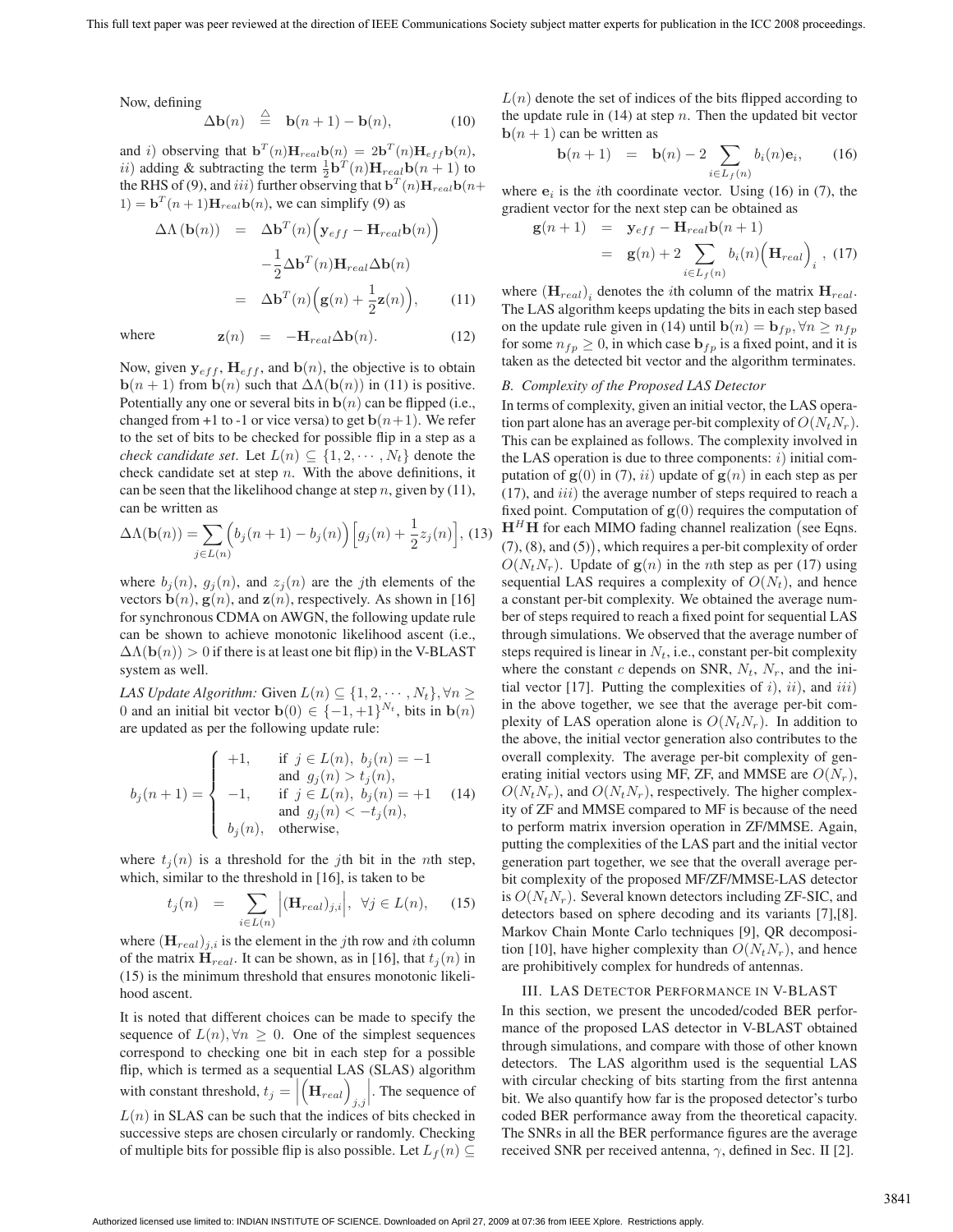

Fig. 1. Uncoded BER performance of MF/ZF-LAS detectors as a function of number of transmit/receive antennas ( $N_t = N_r$ ) in V-BLAST at an average received SNR of 20 dB and BPSK.  $N_t$  bps/Hz spectral efficiency.

#### *A. Uncoded BER Performance*

*MF/ZF-LAS performs increasingly better than ZF-SIC for increasing*  $N_t = N_r$ : In Fig. 1, we plot the uncoded BER of the MF-LAS, ZF-LAS and ZF-SIC detectors in V-BLAST as a function of  $N_t = N_r$  at an average received SNR of 20 dB and BPSK. The BER of MF and ZF detectors are also plotted for comparison. From Fig. 1, we observe the following:

- The BER at  $N_t = N_r = 1$  is nothing but the SISO flat Rayleigh fading BER, given by  $\frac{1}{2} \left[ 1 - \sqrt{\frac{\gamma}{1+\gamma}} \right]$ , which is equal to  $2.5 \times 10^{-3}$  for  $\gamma = 20$  dB [20]. While the BER of MF and ZF detectors degrade as  $N_t = N_r$  is increased, the performance of ZF-SIC improves for antennas up to  $N_t = N_r = 15$ , beyond which a flooring effect occurs. This improvement is likely due to the diversity in the ordering (selection) in ZF-SIC, whereas the flooring for  $N_t > 15$  is likely due to interference being large beyond the cancellation ability of the ZF-SIC.
- The behavior of MF-LAS and ZF-LAS for increasing  $N_t = N_r$  is interesting. Starting with the MF output as the initial vector, the MF-LAS always achieves better performance than MF. More interestingly, this improved performance of MF-LAS compared to that of MF increases remarkably as  $N_t = N_r$  increases. For exam-<br>ple, for  $N_t = N_r = 15$ , the improvement is an order ple, for  $N_t = N_r = 15$ , the improvement is an order<br>of BER (i.e.,  $7.5 \times 10^{-2}$  BER for ME versus  $7 \times 10^{-3}$ ) of BER (i.e.,  $7.5 \times 10^{-2}$  BER for MF versus  $7 \times 10^{-3}$ <br>BER for MEJ AS), whereas for  $N_r = N_r = 60$  the per-BER for MF-LAS), whereas for  $N_t = N_r = 60$  the performance improvement is a remarkable 4 orders of BER (i.e.,  $8\times10^{-2}$  BER for MF versus  $9\times10^{-6}$  BER for MF-LAS). This is due to the large system effect in the LAS algorithm which is able to successfully pick up much of the diversity possible in the system. This large system performance superiority of the LAS is in line with the observations/results reported in [16] for a large CDMA system large number of antennas in our case, whereas it was large number of users in [16] .
- While the ZF-LAS performs slightly better than ZF-SIC for antennas less than 4, ZF-SIC performs better than ZF-LAS for antennas in the range 4 to 24. This is likely because, for antennas less than 4, the BER of ZF is small enough for the LAS to clean up the ZF initial vector better than the output of ZF-SIC. However, for antennas in

the range of 4 to 24, the BER of ZF gets high to an extent that the ZF-LAS is less effective in cleaning the initial vector beyond the diversity performance achieved by the ZF-SIC. A more interesting observation, however, is that for antennas greater than 25, the large system effect of the ZF-LAS starts showing up. So, in the large system setting (e.g., antennas more than 25 in Fig. 2), the ZF-LAS performs increasingly better than ZF-SIC for increasing  $N_t = N_r$ . We found the number of antennas at which the cross-over between ZF-SIC and ZF-LAS occurs) to be different for different SNRs.

• Another observation in Fig. 1 is that for antennas greater than 50, MF-LAS performs better than ZF-LAS. This behavior can be explained by observing the performance comparison between MF and ZF detectors given in the same figure. For more than 50 antennas, MF performs slightly better than ZF. It is known that ZF detector can perform worse than MF detector under high noise/interference conditions [19] (here high interference due to large  $N_t$ ). Hence, starting with a better initial vector, MF-LAS performs better than ZF-LAS.

*ZF-LAS outperforms ZF-SIC in large V-BLAST systems both in complexity & diversity:* In Fig. 2, we present an interesting comparison of the uncoded BER performance between ZF, ZF-LAS and ZF-SIC, as a function of average SNR for a  $200 \times 200$  V-BLAST system. This system being a large system, the ZF-LAS has a huge complexity advantage over ZF-SIC as pointed out before in Sec. II-B. In fact, although we have taken the effort to show the performance of ZF-SIC at such a large number of antennas like 200, we had to obtain these simulation points for ZF-SIC over days of simulation time, whereas the same simulation points for ZF-LAS were obtained in just few hours. This is due to the  $O(N_t^2 N_r)$  com-<br>plexity of ZE-SIC versus  $O(N, N_r)$  complexity of ZE-LAS plexity of ZF-SIC versus  $O(N_tN_r)$  complexity of ZF-LAS. More interestingly, in addition to this significant complexity advantage, ZF-LAS is able to achieve a much higher order of diversity (in fact, near-exponential diversity) in BER performance compared to ZF-SIC (which achieves only a little better than first order diversity). This is clearly evident from the slopes of the BER curves of ZF-LAS and ZF-SIC. *Note that the BER curve for ZF-LAS is almost same as the uncoded BER curve for a SISO AWGN channel, given by*  $Q(\sqrt{\gamma})$ <br>[201] This means that the proposed detector nearly renders *[20]. This means that the proposed detector nearly renders a* 200 × 200 *MIMO fading channel into 200 parallel, noninterfering SISO AWGN channels.*

*LAS Detector's performance with hundreds of antennas:* As pointed out in the above, obtaining ZF-SIC results for more than even 50 antennas requires very long simulation run times, which is not the case with ZF-LAS. In fact, we could easily generate BER results for up to 400 antennas for ZF-LAS, which are plotted in Fig. 3. The key observations in Fig. 3 are that  $i)$  the average SNR required to achieve a certain BER performance keeps reducing for increasing number of antennas for  $ZF-LAS$ , and  $ii)$  increasing the number of antennas results in increased orders of diversity achieved (close to SISO AWGN performance for 200 and 400 antennas). We have also observed from our simulations that for large number of antennas, the LAS algorithm converges to almost the same near-ML performance regardless of the initial vector chosen.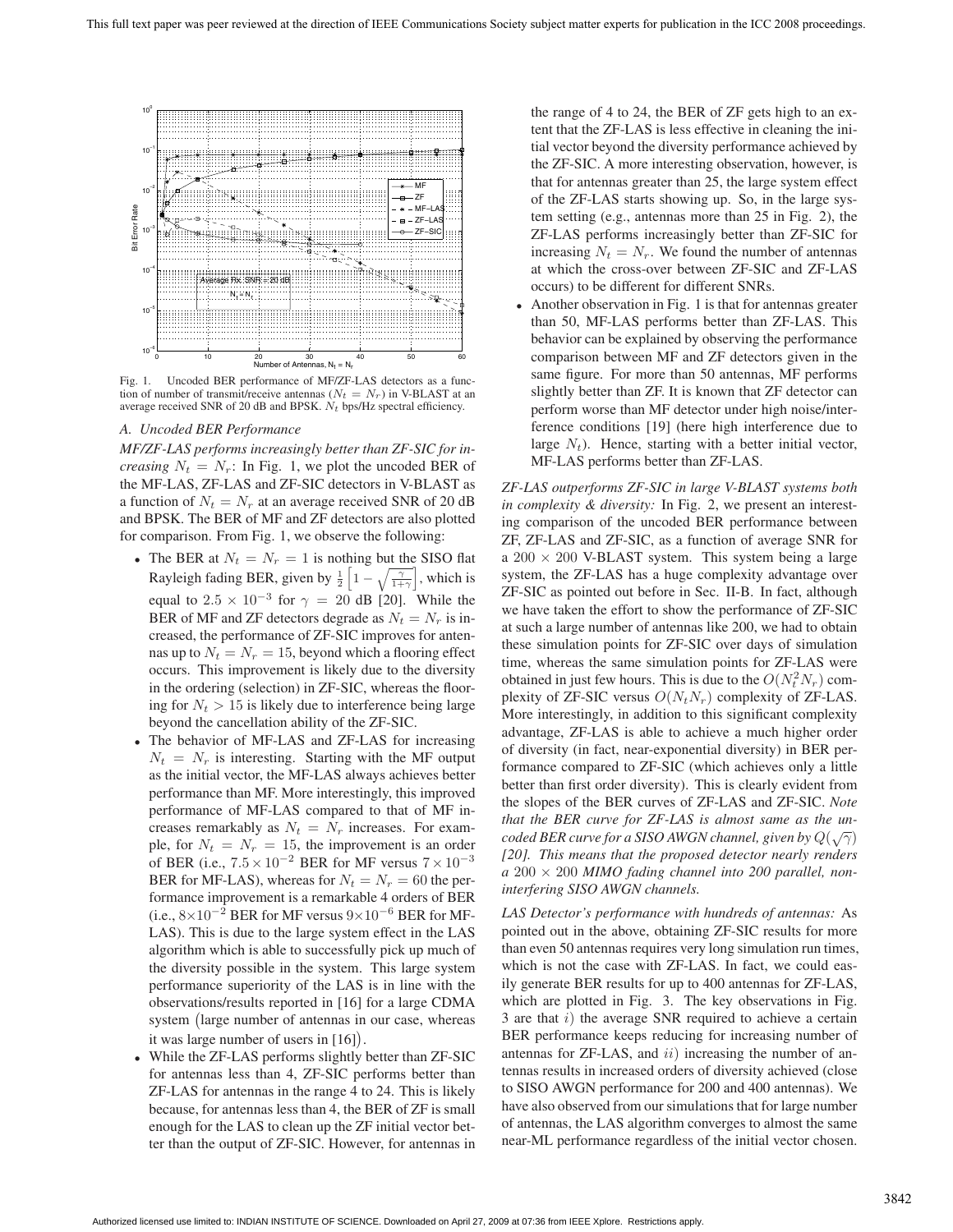

Fig. 2. Uncoded BER performance of ZF-LAS versus ZF-SIC as a function of average received SNR for a 200 <sup>×</sup> 200 V-BLAST system. BPSK, 200 bps/Hz spectral efficiency. ZF-LAS achieves higher order diversity (nearexponential diversity) than ZF-SIC at a much lesser complexity.



Fig. 3. Uncoded BER performance of ZF-LAS for V-BLAST as a function of average received SNR for increasing values of  $N_t = N_r$ . BPSK,  $N_t$ bps/Hz spectral efficiency. For large  $N_t$ ,  $N_r$ , (e.g.,  $N_t = N_r = 200, 400$ ), the BER of ZF-LAS, MF-LAS, and MMSE-LAS are almost the same.

For example, for the case of 200 and 400 antennas in Fig. 3, the BER performance achieved by ZF-LAS, MF-LAS, and MMSE-LAS are almost the same (although we have not explicitly plotted the BER curves for MF-LAS and MMSE-LAS in Fig. 3). So, in such large MIMO system settings, MF-LAS may be preferred over ZF-LAS and MMSE-LAS since ZF-LAS and MMSE-LAS require matrix inverse operation whereas MF-LAS does not.

Observation  $i$ ) in the above is explicitly brought out in Fig. 4, where we have plotted the average received SNR required to achieve a target uncoded BER of  $10^{-3}$  as a function of  $N_t = N_r$  for ZF-LAS and ZF-SIC. It can be seen that the SNR required to achieve  $10^{-3}$  BER with ZF-LAS significantly reduces for increasingly large  $N_t = N_r$ . For example, the required SNR reduces from about 25 dB for a SISO system to about 7 dB for a  $400 \times 400$  V-BLAST system using ZF-LAS; it is noted that the SNR required to achieve  $10^{-3}$  BER in a SISO AWGN channel is also 7 dB [20], i.e.,  $20 \log (Q^{-1}(10^{-3})) \approx 7$  dB.



Fig. 4. Average received SNR required to achieve a target uncoded BER of  $10^{-3}$  in V-BLAST for increasing values of  $N_t = N_r$ . BPSK. ZF-LAS vs ZF-SIC. ZF-LAS achieves near SISO AWGN performance for large  $N_t$ .

#### *B. Turbo Coded BER Performance*

In this subsection, we present the turbo coded BER performance of the proposed LAS detector. We also quantify how far is the proposed detector's performance away from the theoretical capacity. For a  $N_t \times N_r$  MIMO system model in Sec. II with perfect channel state information (CSI) at the receiver, the ergodic capacity is given by [4]

$$
C = E \left[ \log \det \left( \mathbf{I}_{N_r} + (\gamma/N_t) \mathbf{H} \mathbf{H}^H \right) \right], \quad (18)
$$

where  $\mathbf{I}_{N_r}$  is the  $N_r \times N_r$  identity matrix and  $\gamma$  is the average SNR per receive antenna. We evaluated the capacity in (18) for a  $600 \times 600$  MIMO system through Monte-Carlo simulations and plotted it as a function of average SNR in Fig. 5. Figure 6 shows the simulated BER of the proposed LAS detector for a  $600 \times 600$  MIMO system with BPSK, rate-1/3 turbo code at a spectral efficiency of 200 bps/Hz. The following interesting observations can be made from Fig. 6:

- In terms of uncoded BER, the performance of MF, ZF, and MMSE are different, with ZF and MMSE performing the worst and best, respectively. But the performance of MF-LAS, ZF-LAS, and MMSE-LAS are almost the same (near-exponential diversity performance) with the number of antennas being large ( $N_t = N_r = 600$ ).
- With a rate-1/3 turbo code, all the LAS detectors considered (i.e., MF-LAS, ZF-LAS, MMSE-LAS) achieve almost the same performance, which is about 4.6 dB away from capacity (i.e., near-vertical fall of coded BER occurs at about -0.8 dB). Turbo coded MF/MMSE without LAS also achieve good performance in this case (i.e., less than only 2 dB away from turbo coded MF/ZF/MMSE-LAS performance). This is because the uncoded BERs of MF and MMSE at around 0 to 2 dB SNR are small enough for the turbo code to be effective. However, this is not the case with turbo coded ZF without LAS. As can be seen, in the range of SNRs shown, the uncoded BER of ZF without LAS is so high (close to 0.5) that the vertical fall of coded BER can happen only at very high SNRs, because of which we have not shown the turbo coded ZF (without LAS) performance.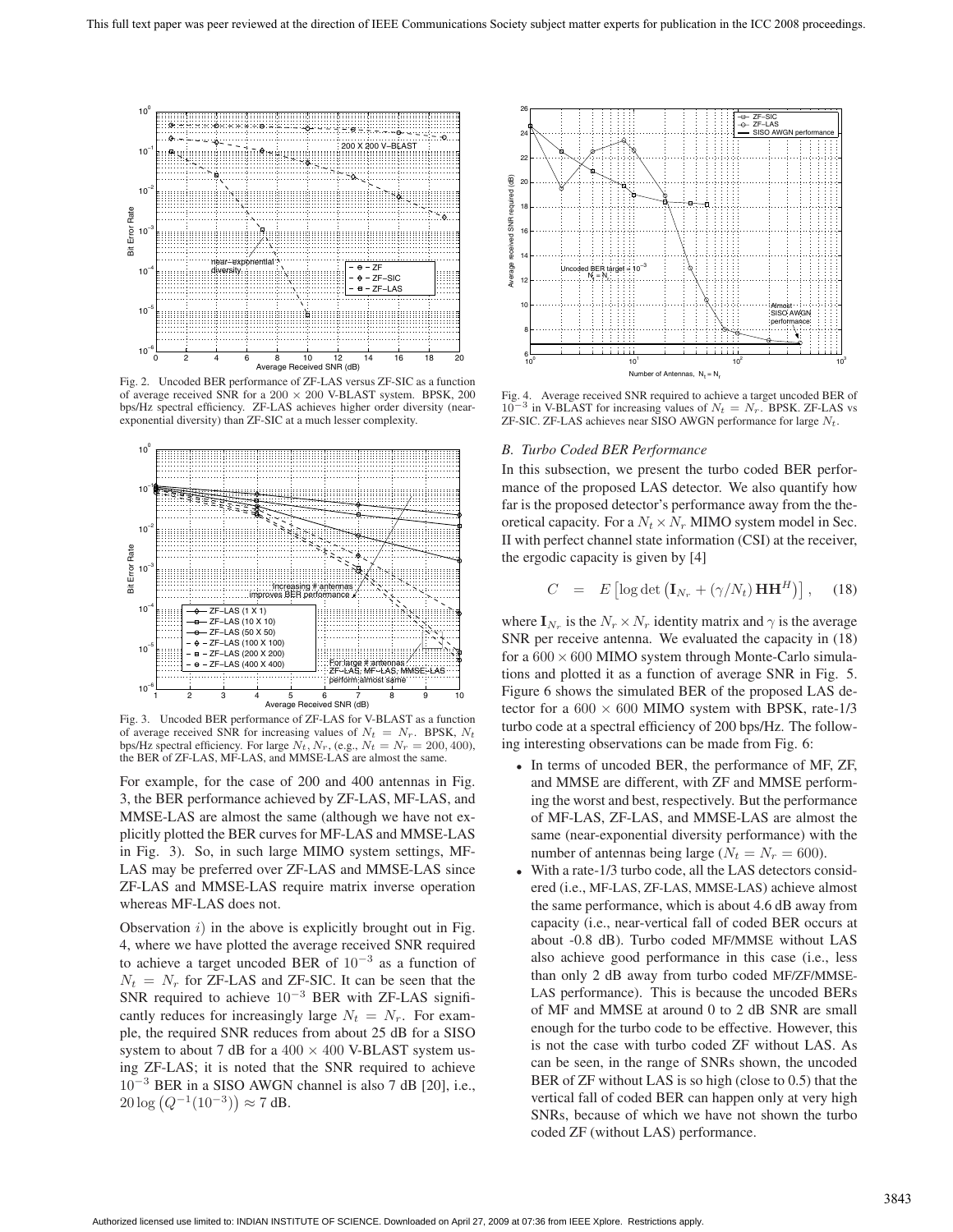

Fig. 5. Ergodic capacity for  $600 \times 600$  MIMO system with receive CSI.



Fig. 6. Coded BER performance of various detectors for rate-1/3 turboencoded data using BPSK in a  $600 \times 600$  V-BLAST system. 200 bps/Hz spectral efficiency. Proposed MF/ZF/MMSE-LAS detectors' performance is away from capacity by 4.6 dB.

In Table I, we summarize the performance of various detectors in terms of their nearness to capacity<sup>5</sup> in 600  $\times$  600 V-BLAST using BPSK, for rate-1/3, 1/2, and 3/4 turbo codes. From Table-I, it can be seen that there is a clear superiority of the proposed MF/ZF/MMSE-LAS over MF/MMSE without LAS in terms of coded BER (nearness to capacity) when high-rate turbo codes are used. For example, when a rate-3/4 turbo code is used the MF/ZF/MMSE-LAS performs to within about 5.6 dB from capacity, whereas the performance of rate-3/4 turbo coded MF/MMSE without LAS are much farther away from capacity. With channel estimation errors, our simulation results show that in a  $200\times200$  V-BLAST system with BPSK, rate-1/2 turbo code and LAS detection, the coded BER degradation compared to perfect channel estimation is only 0.2 dB and 0.6 dB for channel estimation error variances of 1% and 5%, respectively [17].

#### IV. LAS DECODING OF NON-ORTHOGONAL STBCS

High-rate non-orthogonal  $STBCs<sup>6</sup>$  from division algebras (DA) [13] are attractive for achieving high spectral efficiencies in addition to achieving full transmit diversity, using large number of transmit antennas. Well known orthogonal STBCs have

| Code Rate,                  | Min. SNR    | Vertical fall of coded BER occurs at |      |        |             |
|-----------------------------|-------------|--------------------------------------|------|--------|-------------|
| Spect. Eff.                 | at capacity | Proposed LAS                         | 7F   | MF     | <b>MMSE</b> |
| Rate-1/3,<br>$200$ bps/Hz   | $-5.4$ dB   | $-0.8$ dB                            | high | 1.2 dB | $-0.3$ dB   |
| Rate- $1/2$<br>$300$ bps/Hz | $-3.2$ dB   | 1.5 dB                               | high | high   | 3 dB        |
| $Rate-3/4$<br>$450$ bps/Hz  | $-0.8$ dB   | $4.75$ dB                            | high | high   | high        |

TABLE I: Nearness to capacity of various detectors for  $600 \times 600$  V-BLAST with BPSK and various turbo code rates. Proposed LAS detector performs to within about 4.6 dB, 4.7 dB, 5.6 dB from capacity for 200, 300, and 450 bps/Hz spectral efficiencies, respectively.

the advantages of low decoding complexity and full transmit diversity, but suffer from rate loss for increasing number of transmit antennas [2]. Non-orthogonal STBCs which achieve full-rate<sup>7</sup> can be constructed from DA for arbitrary number of transmit antennas,  $n$ , [13]. High spectral efficiencies can be achieved using these STBCs from DA with large n. For example, with  $n = 16$  transmit antennas, the  $16 \times 16$ STBC from DA in [13] with 4-QAM and rate-3/4 turbo code achieves a high spectral efficiency of 24 bps/Hz. This high spectral efficiency is achieved along with the full-diversity of order  $nN_r$ . However, since the code is non-orthogonal, ML decoding gets increasingly impractical for large  $n$  (there are  $n^2$  symbols in a code matrix). Consequently, a key challenge in realizing the benefits of these large STBC codes in practice is that of achieving near-ML performance for large  $n$  at low decoding complexities. In this context, a significant contribution in this paper is that we have successfully adopted the proposed LAS detector to decode large  $STBCs<sup>8</sup>$  from DA, and show that the it achieves near capacity performance with low decoding complexity for large n.

*Uncoded/Coded BER Performance of Large STBCs from DA*: In Fig. 7, we present the uncoded BER of the LAS detector in decoding  $n \times n$  full-rate non-orthogonal STBCs from DA in [13] for  $n = 4, 8, 16$  and 4-QAM. It can be observed that as the STBC code size  $n$  increases, the LAS performs increasingly better such that it achieves close to SISO AWGN performance (within 0.5 dB at  $10^{-3}$  BER and less) with the  $16 \times 16$  STBC. We point out that due to the high complexities involved in decoding large size STBCs using other known detectors, the BER performance of STBCs with large  $n$  has not been reported in the literature so far. The very fact that we could show the simulated BER plots (both uncoded as well as turbo coded) for a  $16 \times 16$  STBC with 256 complex symbols in one code matrix in itself is a clear indication of the superior low-complexity attribute of the proposed LAS detector. To our knowledge, we are the first to report the simulated BER performance of a  $16 \times 16$  STBC from DA; this became feasible because of the low-complexity feature of the proposed detector. In addition, the achievement of near SISO AWGN performance with  $16 \times 16$  STBC is a significant result from an implementation view point as well, since 16 antennas can be easily placed in communication terminals of moderate size, which can make large MIMO systems practical.

*Turbo Coded BER Performance:* In Fig. 8, we show the coded BER performance of the  $16 \times 16$  STBC using dif-

 $5$ We point out that the turbo coded BER curves shown in Figs. 7 to 11 in [17] have been plotted erroneously with an SNR shift of  $-10 \log r$  dB, where  $r$  is the turbo code rate, which amounted to a pessimistic prediction of nearness to capacity. We have corrected this plotting error now in Fig. 6 and the nearness to capacity results in Table-I shown in this page.

<sup>&</sup>lt;sup>6</sup>An STBC is represented by a  $p \times n$  matrix with complex entries, where  $\boldsymbol{n}$  and  $\boldsymbol{p}$  denote the number of transmit antennas and time slots, respectively.

<sup>&</sup>lt;sup>7</sup>An  $n \times n$  STBC is said to be full-rate if the number of complex symbols transmitted per channel use is equal to  $min(N_t, N_r)$ .

 $8$ We write the STBC received signal model in an equivalent V-BLAST form, and apply the LAS algorithm on this equivalent signal model.